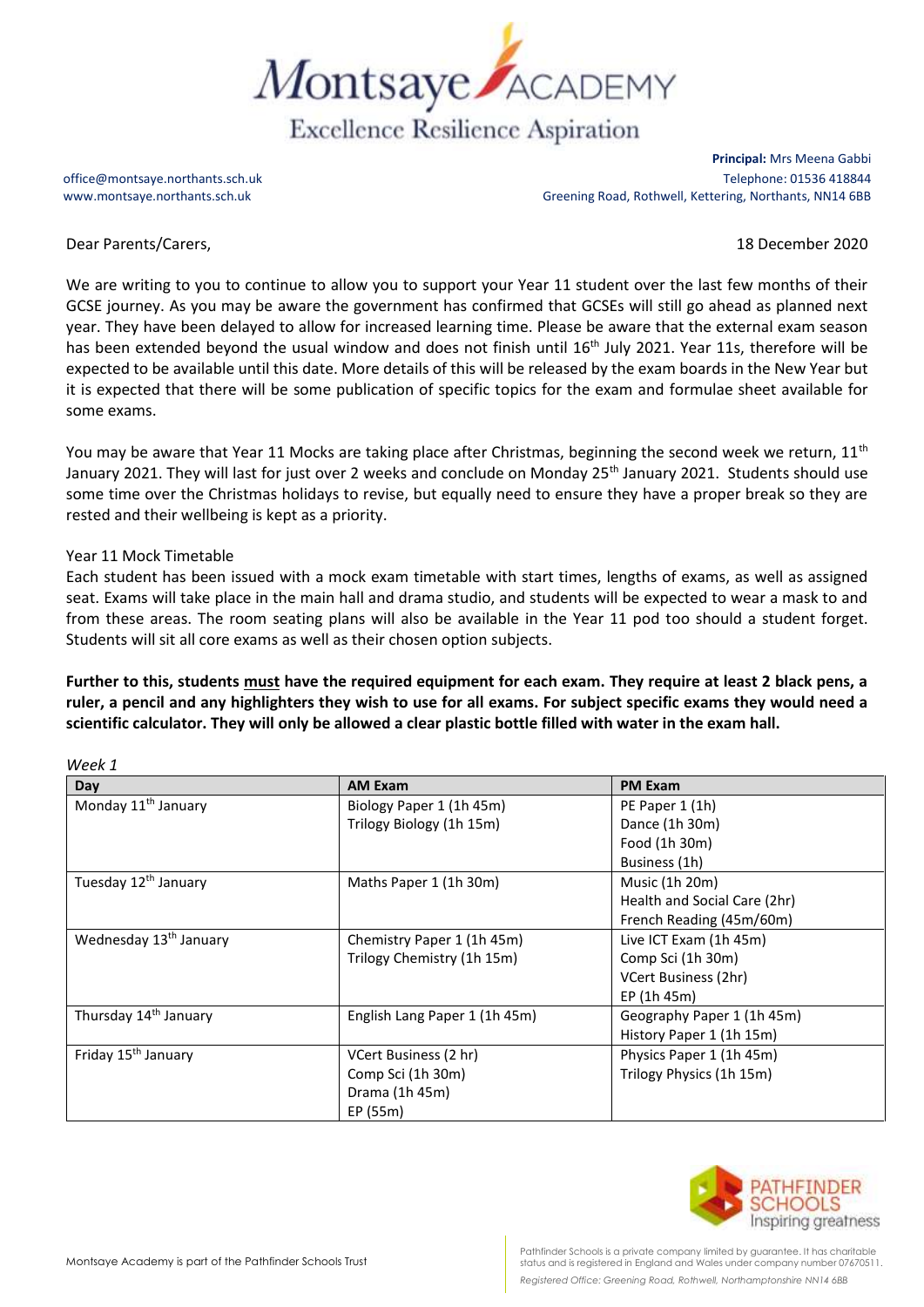

#### *Week 2*

| Day                                | <b>AM Exam</b>                         | <b>PM Exam</b>             |
|------------------------------------|----------------------------------------|----------------------------|
| Monday 18 <sup>th</sup> January    | English Lit Paper 1 (1h 45m)           | Geography Paper 2 (1h 30m) |
|                                    |                                        | History Paper 2 (1h)       |
| Tuesday 19 <sup>th</sup> January   | Chemistry Paper 2 (1h 45m)             | Maths Paper 3 (1h 30m)     |
|                                    | Trilogy Combined (1h 40m)              |                            |
| Wednesday 20 <sup>th</sup> January | English Lit Paper 2 (1h 45m)           | PE Paper 2 (1h)            |
|                                    |                                        | Business GCSE (1h 30m)     |
|                                    | Dance Practical – Period 3 to Period 5 |                            |
| Thursday 21 <sup>st</sup> January  | French Writing (1h 10m/1h 20m)         | Geography Paper 3 (1h 15m) |
|                                    |                                        | History Paper 3 (1h 20m)   |
| Friday 22 <sup>nd</sup> January    | English Lang Paper 2 (1h 45m)          | Maths Paper 2 (1h 30m)     |

#### *Week 3*

| Dav                       | <b>AM Exam</b>                           | <b>PM Exam</b>                       |
|---------------------------|------------------------------------------|--------------------------------------|
| っcth<br>Mondav<br>Januarv | 45m)<br><b>Physics</b><br>2 (1h<br>Paper | . 45m`<br>(1h)<br>, Paper<br>BIOIOgy |

If you have any questions around the mock timetable please email your child's form tutor of their subject teacher. Staff members emails are the [first initial of their first name + surname @montsaye.northants.sch.uk] e.g. hpickering@montsaye.northants.sch.uk

## Year 11 Mock Revision Timetable

To support students with their revision upon return to school we have altered the mock revision timetable for the two mock weeks. The first week back will be the usual options revision sessions. The two mock weeks there will be two additional sessions each night, allowing both option and core subjects to offer support.

Students should be attending all sessions relevant for them, this also means that they are completing focused revision with specialist support and have the opportunity to focus on wellbeing whilst at home. In addition, there will be two £10 revision raffle vouchers available for the two mock revision weeks, one for the 3-4pm session and one for the 4- 5pm session.

# *Week Commencing 4th January - Usual Options Revision*

| Dav                       | $3-4pm$  |
|---------------------------|----------|
| Tuesday 5 <sup>th</sup>   | Option C |
| Wednesday 6 <sup>th</sup> | Option A |
| Thursday 7 <sup>th</sup>  | Food     |

*Week Commencing 11th January*

| Day                        | $3-4pm$    | $4-5pm$  |
|----------------------------|------------|----------|
| Monday 11 <sup>th</sup>    | Maths      | Option B |
| Tuesday 12 <sup>th</sup>   | Science    | Option A |
| Wednesday 13 <sup>th</sup> | Humanities | Option C |
| Thursday 14th              | English    | Food     |

### *Week Commencing 18th January*

| Day                        | $3-4pm$  | $4-5pm$           |
|----------------------------|----------|-------------------|
| Monday 18 <sup>th</sup>    | Option C | Science           |
| Tuesday 19th               | Option B | English           |
| Wednesday 20 <sup>th</sup> | Option A | <b>Humanities</b> |
| Thursday 21st              | Food     | Science           |